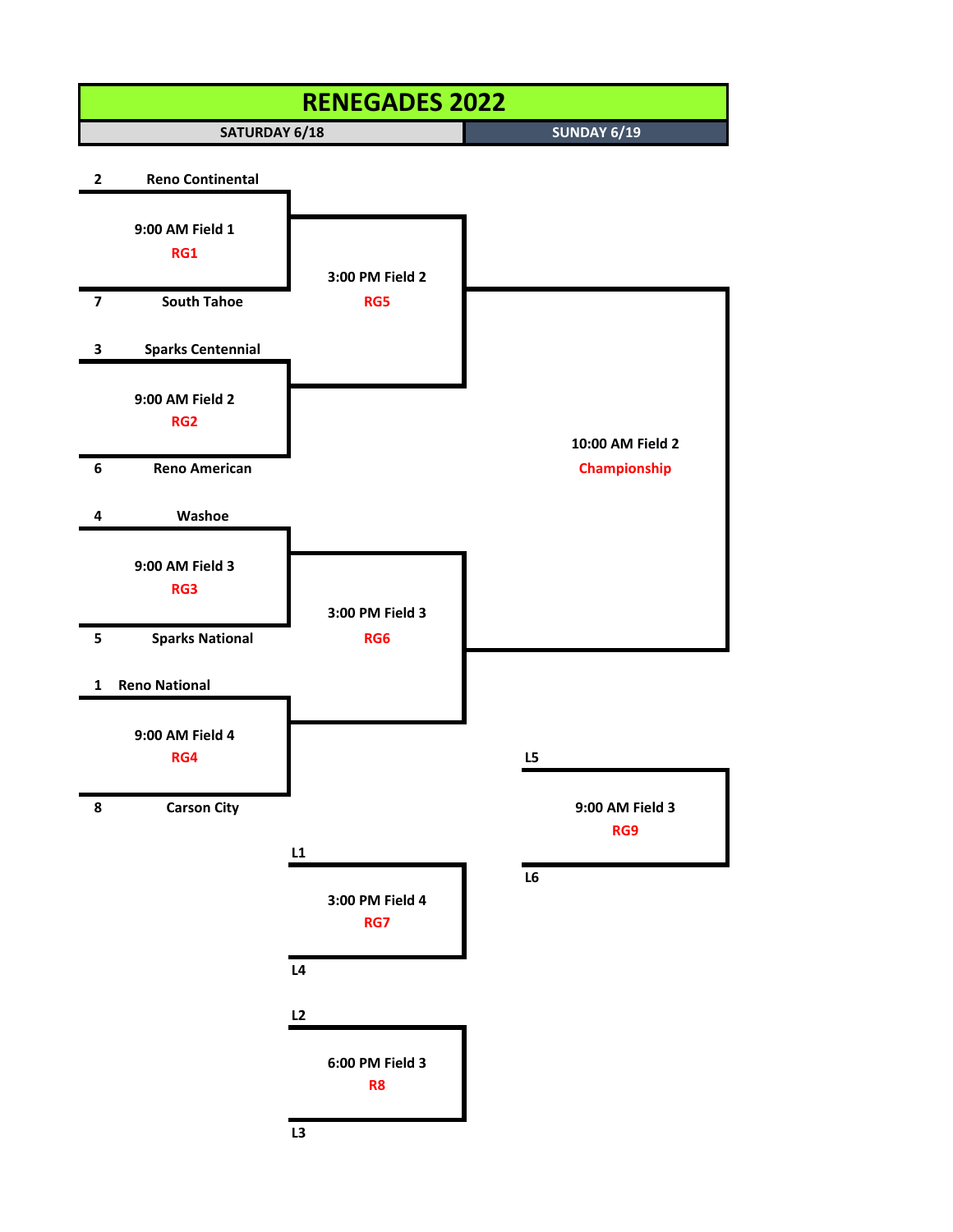| SINGLE ELIM TOURNAMENT (with CONSOLATION GAME) |                              |             |               |               |                  |  |
|------------------------------------------------|------------------------------|-------------|---------------|---------------|------------------|--|
|                                                | <b>RENEGADES (Tournament</b> | Record      | <b>Runs</b>   | <b>Allowe</b> |                  |  |
| Seeding)<br><b>Current</b>                     |                              |             | <b>Scored</b> | d             | <b>Run Diff.</b> |  |
| 1                                              | <b>Reno National</b>         | $2 - 0$     | 32            | 12            | 20               |  |
| $\overline{2}$                                 | <b>Reno Continental</b>      | $1 - 0 - 1$ | 27            | 14            | 13               |  |
| 3                                              | <b>Sparks Centennial</b>     | $1 - 0 - 1$ | 27            | 12            | 10               |  |
| 4                                              | Washoe                       | $1 - 1$     | 32            | 22            | 10               |  |
| 5                                              | <b>Sparks National</b>       | $1 - 1$     | 28            | 26            | $\overline{2}$   |  |
| 6                                              | <b>Reno American</b>         | $1 - 1$     | 18            | 19            | $-1$             |  |
| $\overline{7}$                                 | <b>South Tahoe</b>           | $0 - 2$     | 6             | 31            | $-25$            |  |
| 8                                              | <b>Carson City</b>           | $0 - 2$     | 4             | 33            | $-29$            |  |

| ۵<br>믍 | FRIDAY 6/17      | <b>SATURDAY 6/18</b> |                 |                 |                  | <b>SUNDAY 6/19</b>     |                  |  |
|--------|------------------|----------------------|-----------------|-----------------|------------------|------------------------|------------------|--|
|        | 6:30             | 9:00                 | 12:00           | 3:00            | 6:00             | 9:00                   | 12:00            |  |
| 1      | HG1              | RG1                  | HG <sub>3</sub> | HG7             | HG8              | <b>HG10</b>            | <b>H CHAMP</b>   |  |
| י      | HG <sub>2</sub>  | RG <sub>2</sub>      | HG4             | RG5             | HG9              | <b>10:00 REN CHAMP</b> |                  |  |
| 3      |                  | RG3                  | HG5             | RG <sub>6</sub> | RG8              | R9                     | H <sub>12</sub>  |  |
| 4      | SBR <sub>1</sub> | RG4                  | HG <sub>6</sub> | RG7             | SBR <sub>2</sub> | H <sub>11</sub>        | SBR <sub>2</sub> |  |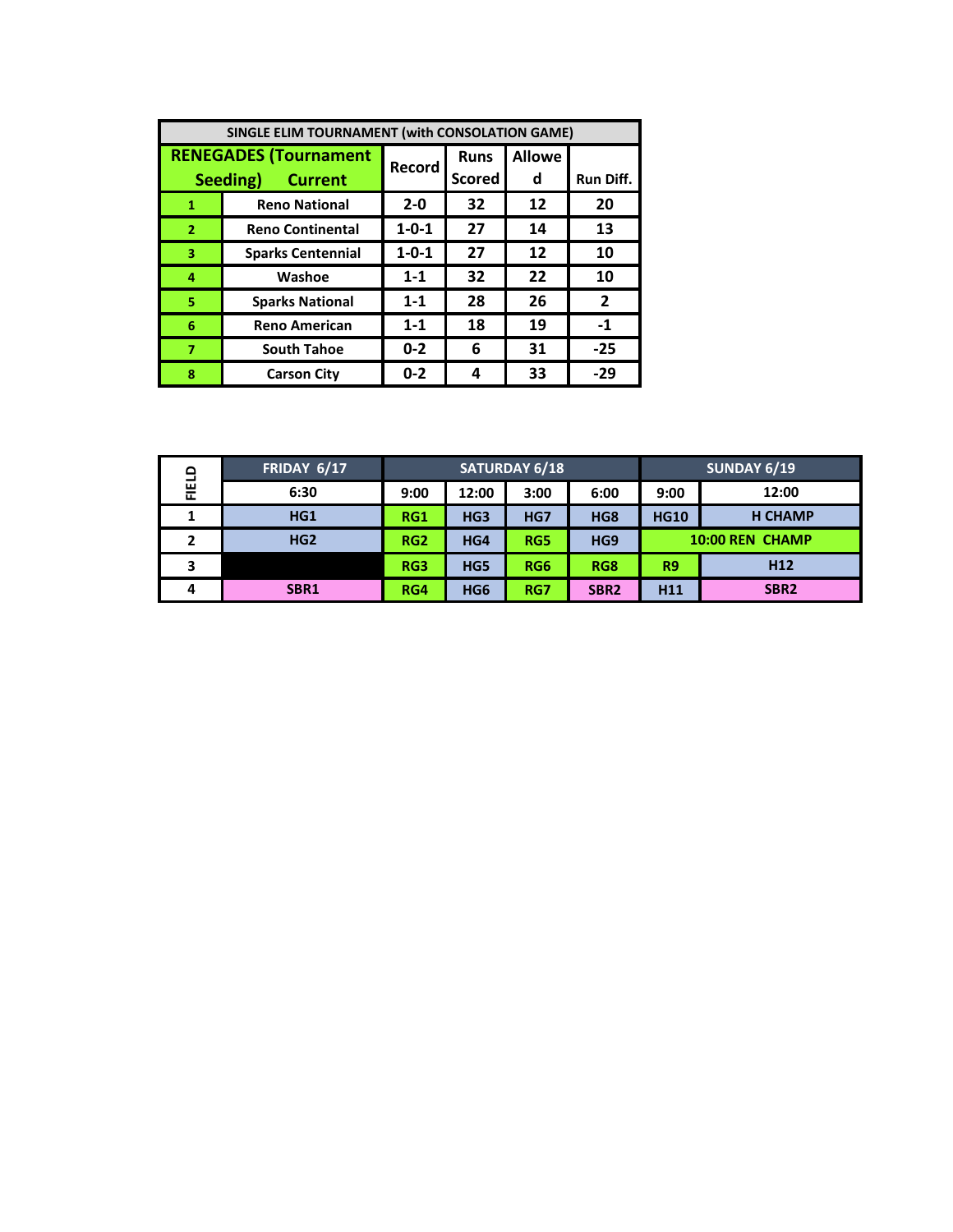